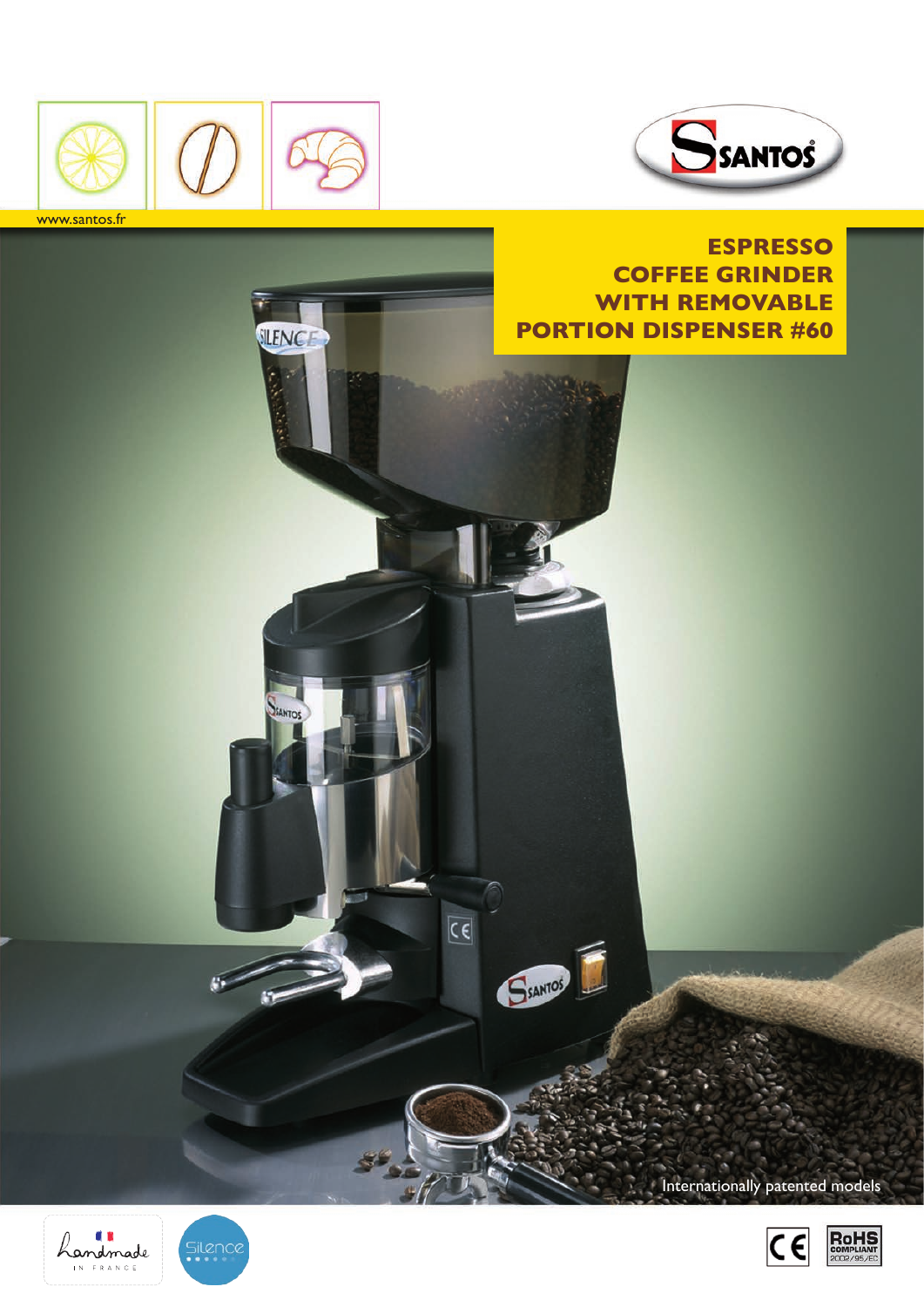

## **Espresso coffee grinder with**

## **Modular, silent and durable**

This coffee grinder equipped with removable portion dispenser is dedicated to **bars, hotels and restaurants.**

This new concept of removable dispenser offers **multiple advantages:**

- It allows you to **diversify your offer** of coffee brands and deca coffee
- It **saves your time** as you can change instantaneously the dispenser (just by clipping on/off)
- It makes it **easy to clean and maintain**

The dispenser is **compatible with other Santos models:** #56 tabletop dispenser and #57 wall-mounted dispenser.



# **Coffee grinders: Santos know-how since 1954**



Santos experience on the European espresso market is the warranty of the best results in terms of quality of grinding. Since 1954, we manufacture our own grinding disks to meet our customers' expectations and to provide excellence.

**Santos has a leader position in creating "Silent" coffee grinders, the characteristics of this range are:** • Constant and fine grinding

- Constant portion dispensed
- Large hopper (2.2kg)
- Easy to adjust (grinding and dosing)
- No "burn coffee" effect while grinding
- Easy to maintain (changing the grinding disks is very easy)
- A commercial reliable tool (aluminum casting and asynchronous motor)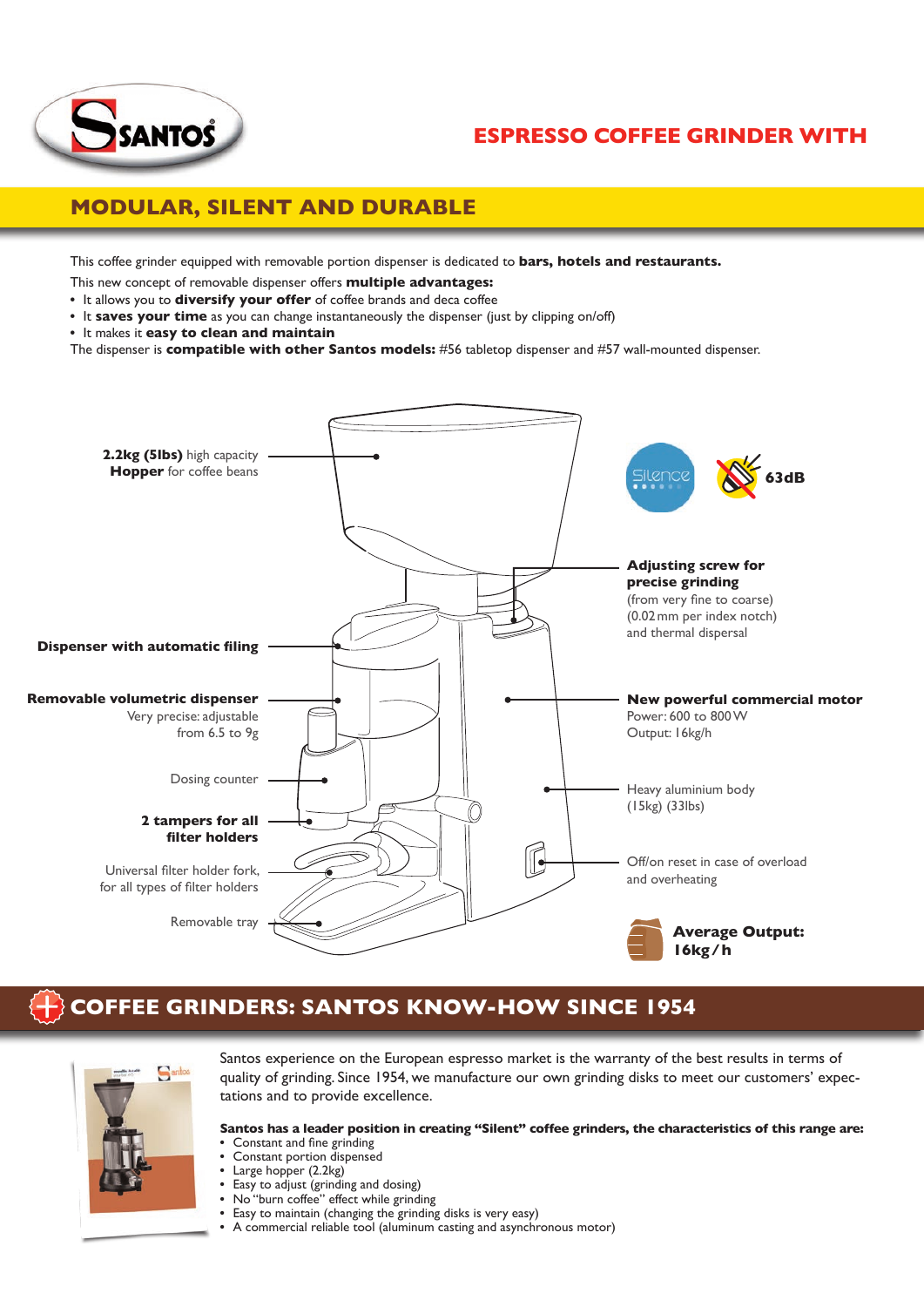### **removable portion dispenser #60**



#### **modularity for easy maintenance**

www.santos.fr



• RoHS directive 2002/95/EC

#### **Harmonized European standards**

EN 12100 - 1 and 2: 2004 EN 60204 - 1: 2006 EN 60335-2-64: 2004 Commercial electrical kitchen machines

CE (European standards)

- All mechanical parts are ground (earth) connected
- All equipment is perfectly controlled after assembly (special electrical testing bay)

#### **Acoustic Safety**

Very silent and powerful asynchronous motor.

#### **Hygiene**

All removable parts can be put in a dishwasher or easily cleaned with hot soapy water.